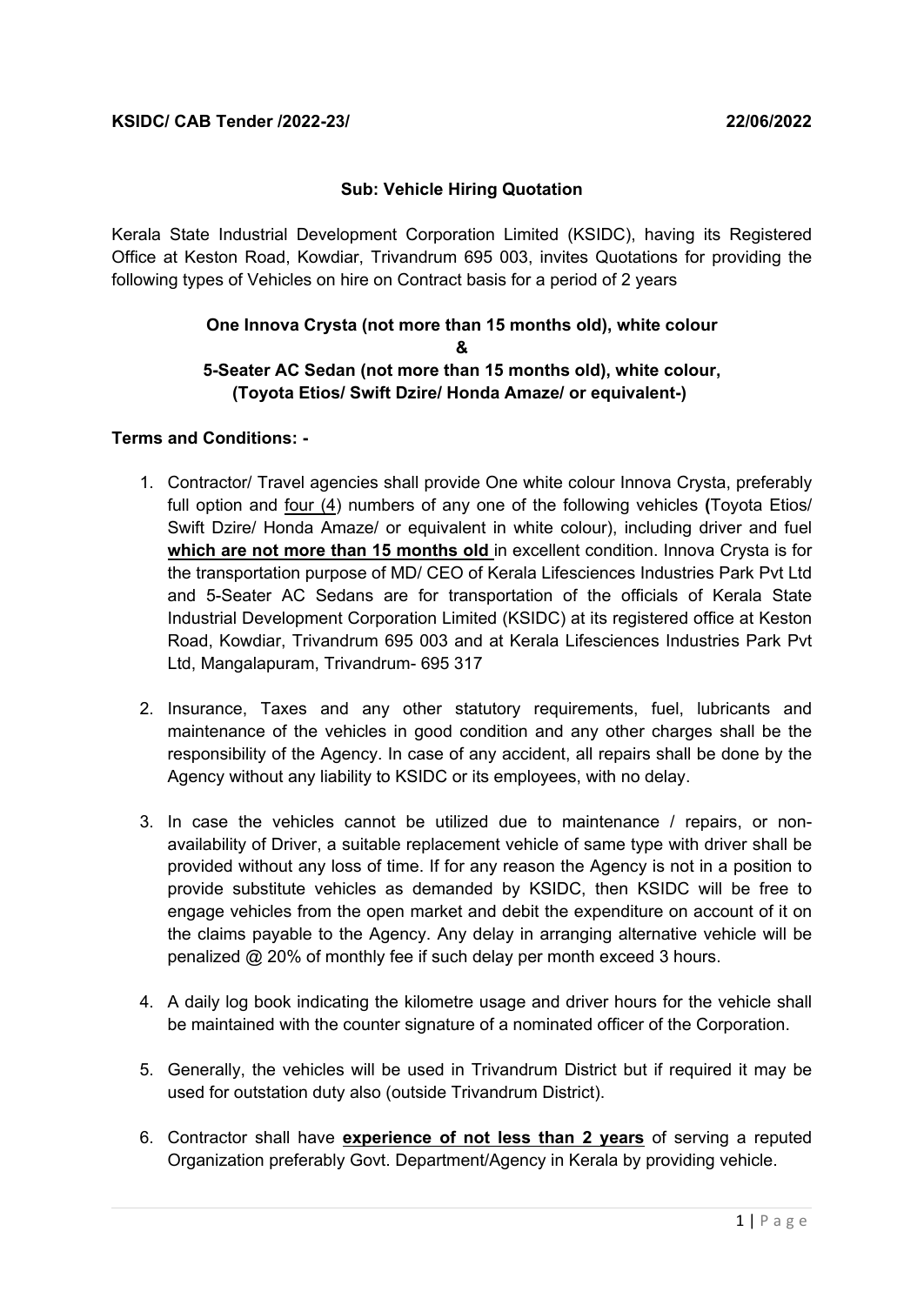- 7. The driver shall be competent, well dressed with decent behaviour and must be provided with a mobile phone by the contractor/service provider.
- 8. The Agency shall provide the said vehicles to KSIDC from 9.00 a.m. to 7.00 pm on all days of the week including holidays, if required. The vehicles provided shall be at the disposal of KSIDC. In case the vehicles are required to be made available by KSIDC for use on any day prior to 9.00 am, the length of such time as the vehicle is provided prior to the normal time (9.00 a.m.) shall be deducted from 07.00 p.m. to find the normal duration of service on that day.
- 9. The Contract amount shall be inclusive of GST as applicable from time to time
- 10. No request of hike in approved rate will be entertained during the contract period
- 11. KSIDC shall deduct TDS at the rates applicable from time to time as per the Income Tax Act, 1961 from the monthly bill submitted by the Agency.
- 12. KSIDC name-board should be fixed on the vehicle
- 13. Fastag should be affixed on the vehicle.
- 14. KSIDC will not be responsible for any damages/accident caused to the said vehicles or driver during the period of this contract.
- 15. The vehicles shall be parked at our premises in KSIDC when not in use.
- 16. If the total running kilometre in a month is less than the fixed kilometre, the remaining kilometres will be carried over to the next month in a block of three months
- 17. Agencies blacklisted by KSIDC need not apply.
- 18. KSIDC reserves the right to terminate the contract at any time without assigning any reason thereof. If the Agency wants to terminate the contract, they shall give one month's notice to KSIDC.
- 19. **Validity of the agreement will be for 2 years** from the date of signing the agreement.
- 20. The driver should hold the badge for public service vehicles issued by the transport authority.
- 21. The vehicles allotted to KSIDC should not be utilized for any other purpose.
- 22. The agency should have a valid PAN and GST Registration.
- 23. In case of breach of any terms and conditions mutually agreed upon, KSIDC will have the right to terminate the contract without assigning any reason thereof, and the agency shall make good the loss and shall also be penalized @20% of monthly rate.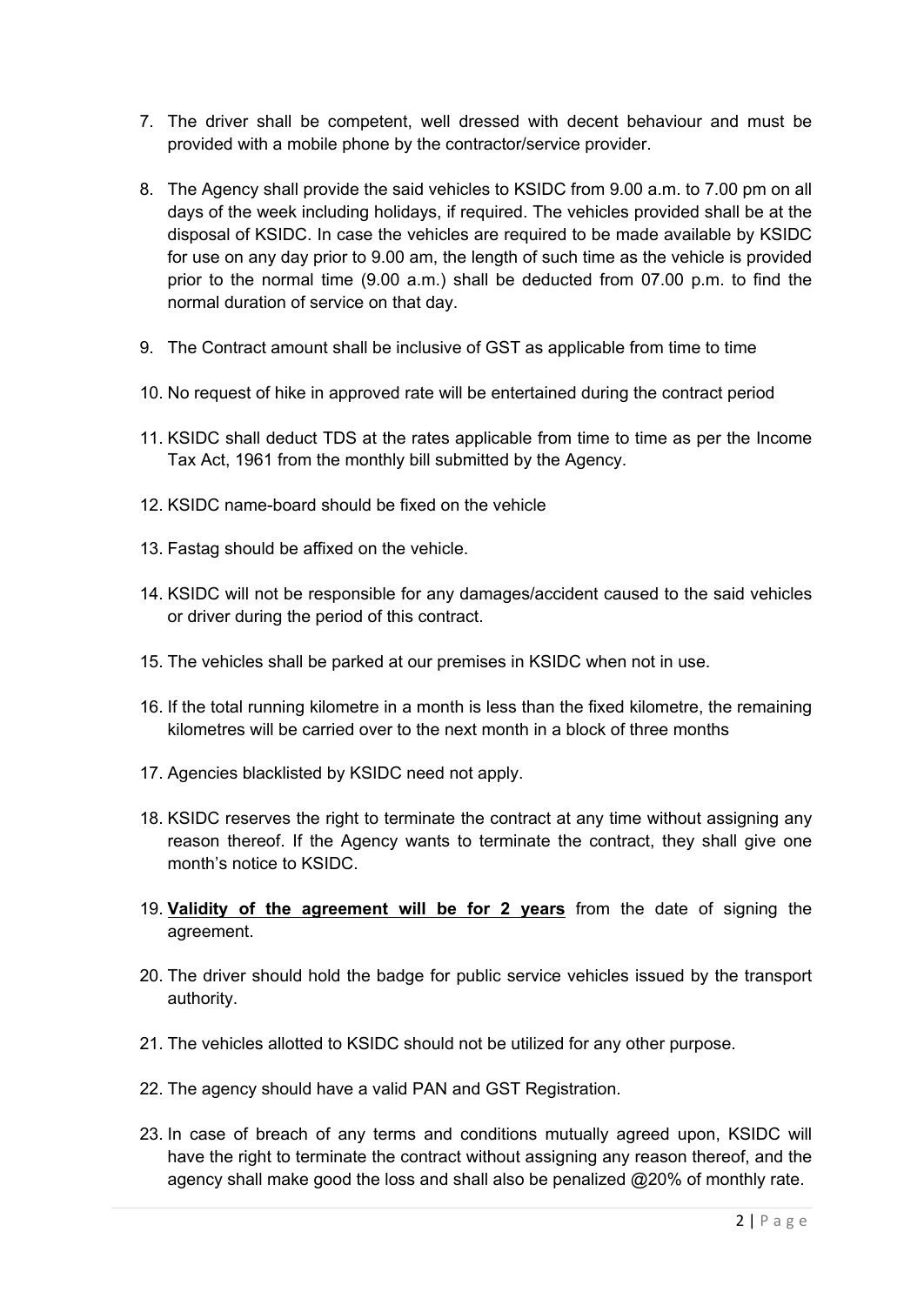**24.** Sealed Quotation shall be received at the registered office of the company **before 3:00 PM on 29.06.2022.** The quotations will be **opened in the presence of bidders at 3:00 PM on 30.06.2022 at KSIDC Head Office, Keston Road, Kowdiar, Thiruvananthapuram**

## **25. The qualified Service providers should be ready to provide the offered vehicles in excellent condition, immediately**

# **The quotes should contain following details in the format given below:**

- a) Make, model, vehicle No. and manufacturing year of the vehicle. If ownership registration is not with the contractor, then agreement with the owner needs to be submitted.
- b) Minimum charges for 2000 km and 1500 km per month (without GST)
- c) Additional charges for additional kilometre above 2000 KM / 1500 KM
- d) Outstation allowance
- e) Overtime charges payable to the driver after exceeding minimum total working hours.
- f) The price quoted shall be firm and final for the entire period of contract.
- g) PAN No. and GST Registration No. should be included. Copy of the relevant document should also be submitted
- h) Experience certificate from Govt. Department/Agency serviced by the Contractor

**In case details sought and the relevant documents sought are not submitted, the quotations will be disqualified. In case of further clarifications please contact: 0471 - 2318922**

| <b>Details of Agency</b>            |  |
|-------------------------------------|--|
| Name & Address of the Travel Agency |  |

# **Quotation for Rate Contract for Hiring Vehicle**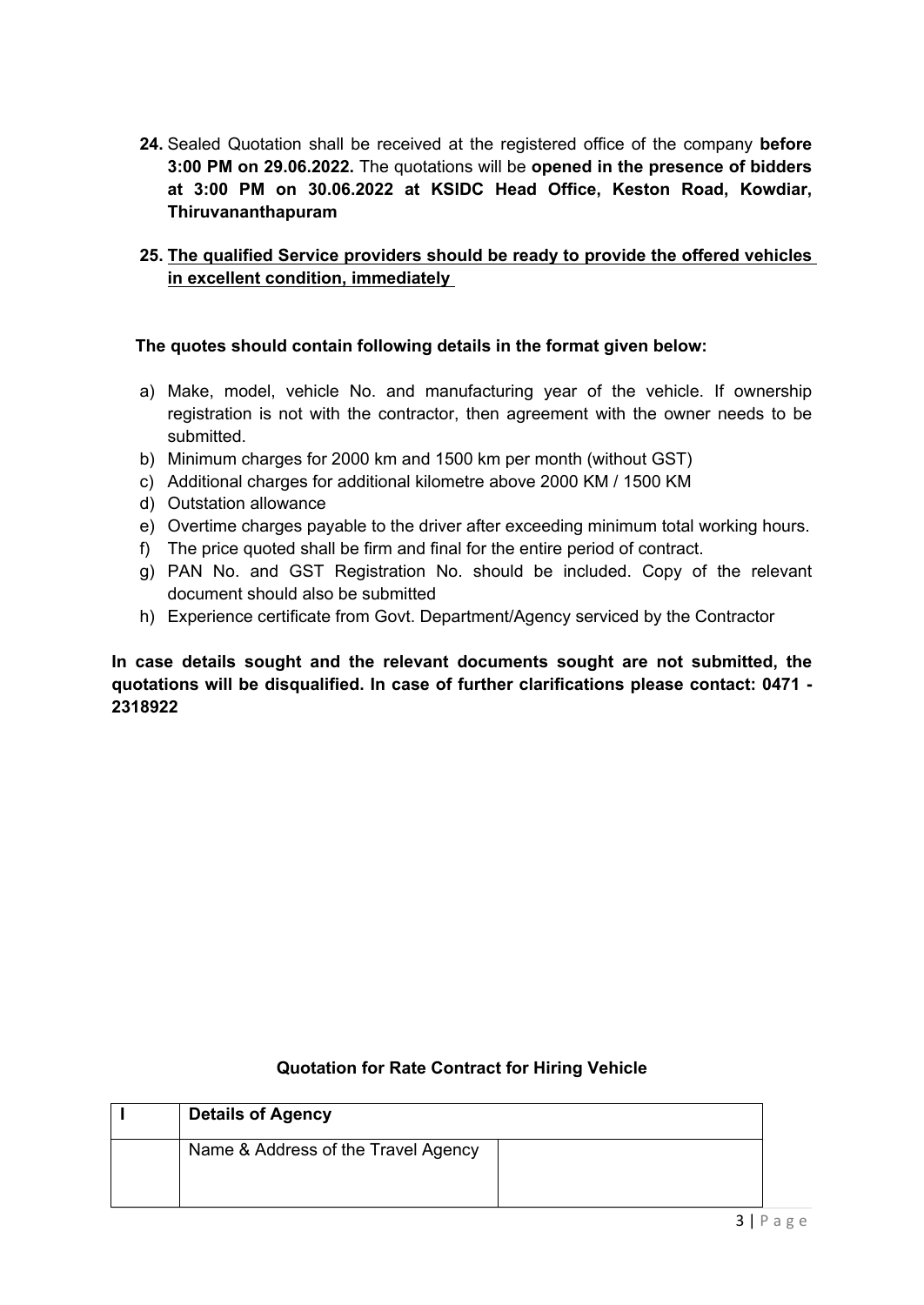|              |                      | Owner of the Agency                                 |
|--------------|----------------------|-----------------------------------------------------|
|              | <b>Email Address</b> |                                                     |
|              |                      | <b>Mobile No</b>                                    |
|              | PAN No.              |                                                     |
|              |                      | <b>GST Registration No</b>                          |
|              |                      |                                                     |
| $\mathbf{I}$ |                      | <b>Details of Vehicles offered</b>                  |
|              |                      | Make of the first Vehicle (INNOVA<br><b>CRYSTA)</b> |
|              |                      | Model of the Vehicle                                |
|              |                      | Manufacturing year of Vehicle                       |
|              | 1                    | Ownership Details of Vehicle                        |
|              |                      |                                                     |
|              |                      | Vehicle Registration No:                            |
|              |                      |                                                     |
|              |                      | Details of Insurance: Policy Number<br>and Period   |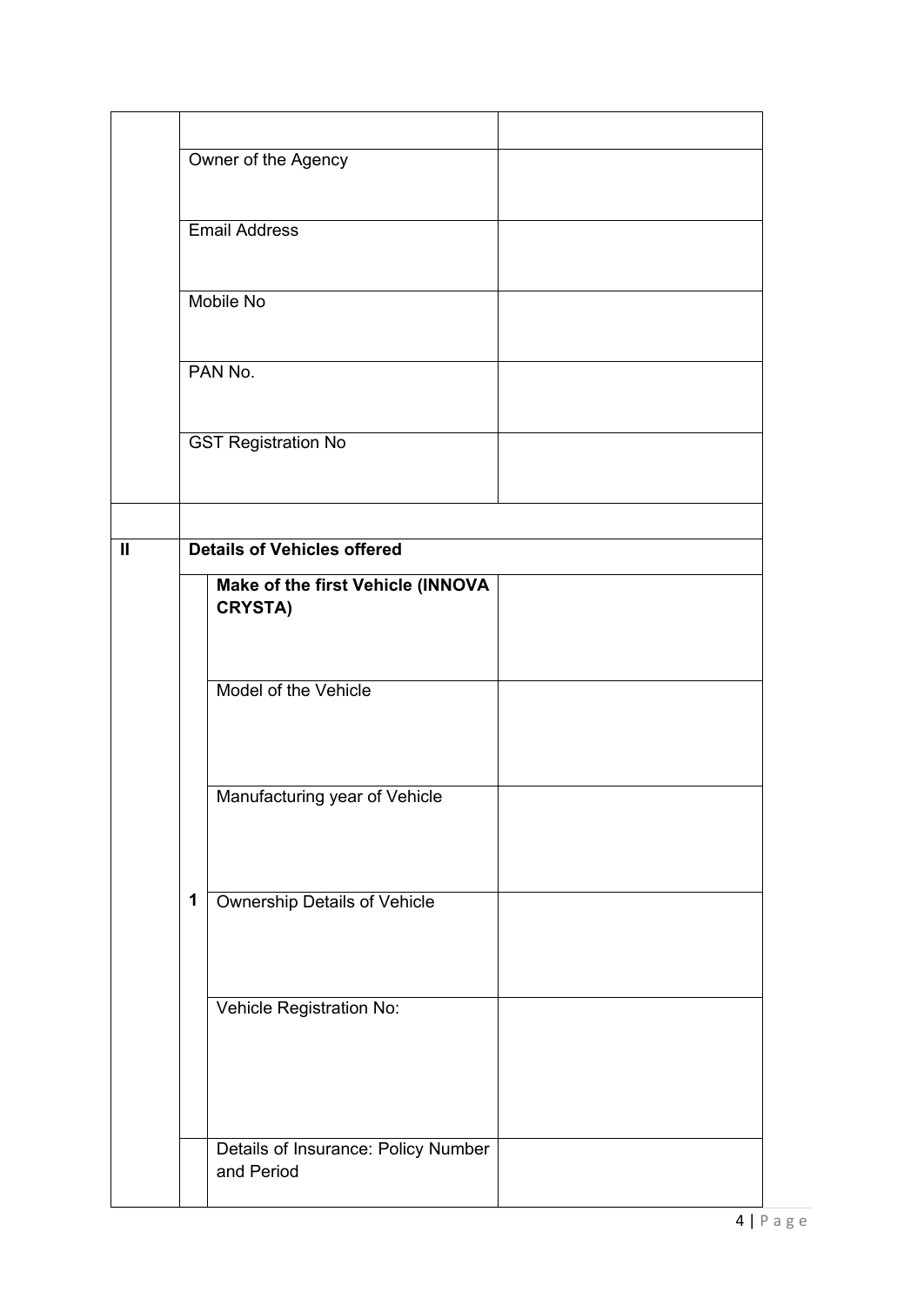|              | Make of the second Vehicle (5<br><b>SEATER SEDAN)</b> |  |
|--------------|-------------------------------------------------------|--|
|              |                                                       |  |
|              | Model of the Vehicle                                  |  |
|              |                                                       |  |
|              | Manufacturing year of Vehicle                         |  |
| $\mathbf{2}$ |                                                       |  |
|              | <b>Ownership Details of Vehicle</b>                   |  |
|              |                                                       |  |
|              | Vehicle Registration No:                              |  |
|              |                                                       |  |
|              | Details of Insurance: Policy Number<br>and Period     |  |
|              |                                                       |  |
| $\mathbf 3$  | Make of the third Vehicle (5-<br><b>SEATER SEDAN)</b> |  |
|              | Model of the Vehicle                                  |  |
|              |                                                       |  |
|              | Manufacturing year of Vehicle                         |  |
|              |                                                       |  |
|              | Ownership Details of Vehicle                          |  |
|              |                                                       |  |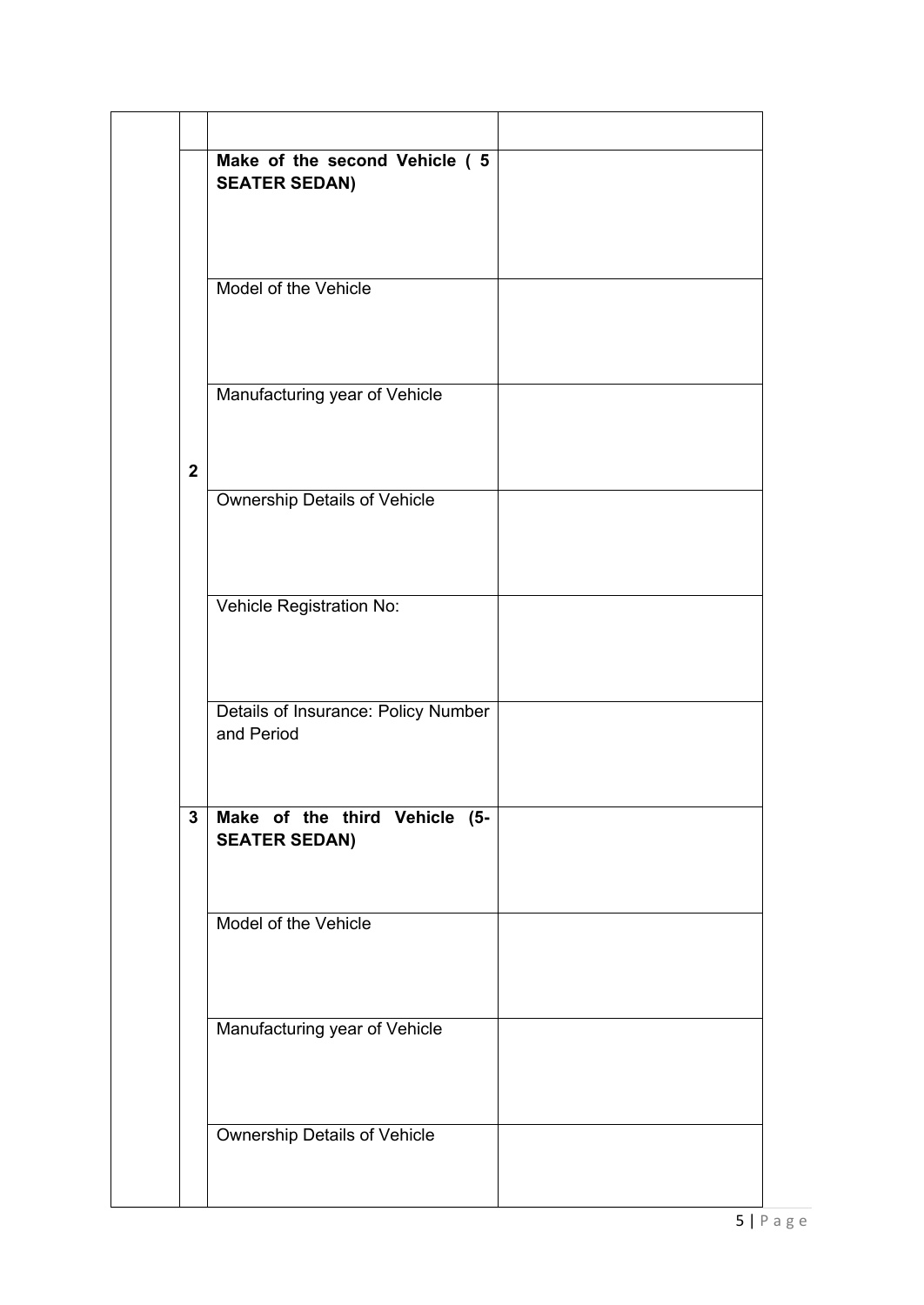|   | Vehicle Registration No:            |  |
|---|-------------------------------------|--|
|   |                                     |  |
|   |                                     |  |
|   |                                     |  |
|   |                                     |  |
|   | Details of Insurance: Policy Number |  |
|   | and Period                          |  |
|   |                                     |  |
|   |                                     |  |
|   |                                     |  |
|   | Make of the fourth Vehicle ( 5      |  |
|   | <b>SEATER SEDAN)</b>                |  |
|   |                                     |  |
|   |                                     |  |
|   | Model of the Vehicle                |  |
|   |                                     |  |
|   |                                     |  |
|   | Manufacturing year of Vehicle       |  |
|   |                                     |  |
|   |                                     |  |
|   |                                     |  |
| 4 | <b>Ownership Details of Vehicle</b> |  |
|   |                                     |  |
|   |                                     |  |
|   |                                     |  |
|   | Vehicle Registration No:            |  |
|   |                                     |  |
|   |                                     |  |
|   |                                     |  |
|   | Details of Insurance: Policy Number |  |
|   | and Period                          |  |
|   |                                     |  |
|   |                                     |  |
| 5 | Make of the fifth Vehicle ( 5       |  |
|   | <b>SEATER SEDAN)</b>                |  |
|   |                                     |  |
|   | Model of the Vehicle                |  |
|   |                                     |  |
|   |                                     |  |
|   |                                     |  |
|   | Manufacturing year of Vehicle       |  |
|   |                                     |  |
|   |                                     |  |
|   | <b>Ownership Details of Vehicle</b> |  |
|   |                                     |  |
|   |                                     |  |
|   |                                     |  |
|   | Vehicle Registration No:            |  |
|   |                                     |  |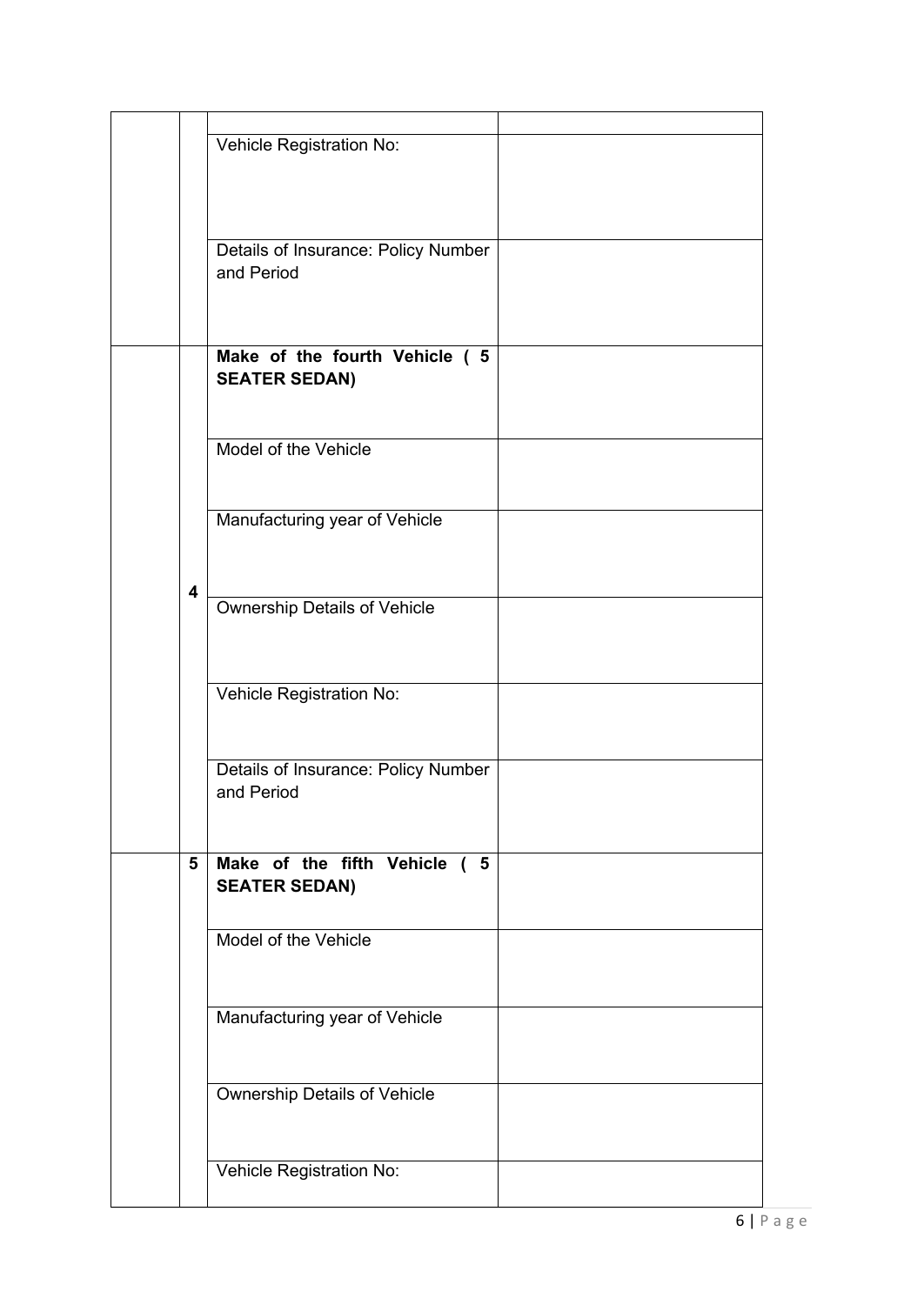|     | Details of Insurance: Policy Number                                                                                    |  |
|-----|------------------------------------------------------------------------------------------------------------------------|--|
|     | and Period                                                                                                             |  |
|     |                                                                                                                        |  |
|     |                                                                                                                        |  |
| III | <b>Details of Rate on Contract basis</b>                                                                               |  |
|     | Minimum charges for 2000 km per                                                                                        |  |
|     | month (without GST)                                                                                                    |  |
|     | 1. INNOVA CRYSTA                                                                                                       |  |
|     | 2. 5 SEATER AC SEDAN                                                                                                   |  |
|     |                                                                                                                        |  |
|     | Minimum charges for 1500 km per                                                                                        |  |
|     | month (without GST)                                                                                                    |  |
|     | 1. INNOVA CRYSTA                                                                                                       |  |
|     | 2. 5 SEATER AC SEDAN                                                                                                   |  |
|     | Additional charges for additional<br>kilometer above 2000 km                                                           |  |
|     | 1. INNOVA CRYSTA                                                                                                       |  |
|     | 2. 5 SEATER AC SEDAN                                                                                                   |  |
|     |                                                                                                                        |  |
|     | Additional<br>for<br>additional<br>charges                                                                             |  |
|     | kilometre above 1500 km                                                                                                |  |
|     | 1. INNOVA CRYSTA                                                                                                       |  |
|     | <b>5-SEATER AC SEDAN</b><br>2                                                                                          |  |
|     |                                                                                                                        |  |
|     | Outstation allowance / Bata                                                                                            |  |
|     | 1. INNOVA CRYSTA                                                                                                       |  |
|     | 2. 5 SEATER AC SEDAN                                                                                                   |  |
|     |                                                                                                                        |  |
|     | Overtime charges payable to the driver                                                                                 |  |
|     | after total working hours                                                                                              |  |
|     | 1. INNOVA CRYSTA                                                                                                       |  |
|     | 2. 5 SEATER AC SEDAN                                                                                                   |  |
|     |                                                                                                                        |  |
| IV  | Details of Rate if hired on daily basis (Rate, min hours, min km, extra<br>km rate, extra hour rate , driver bata etc) |  |
|     |                                                                                                                        |  |